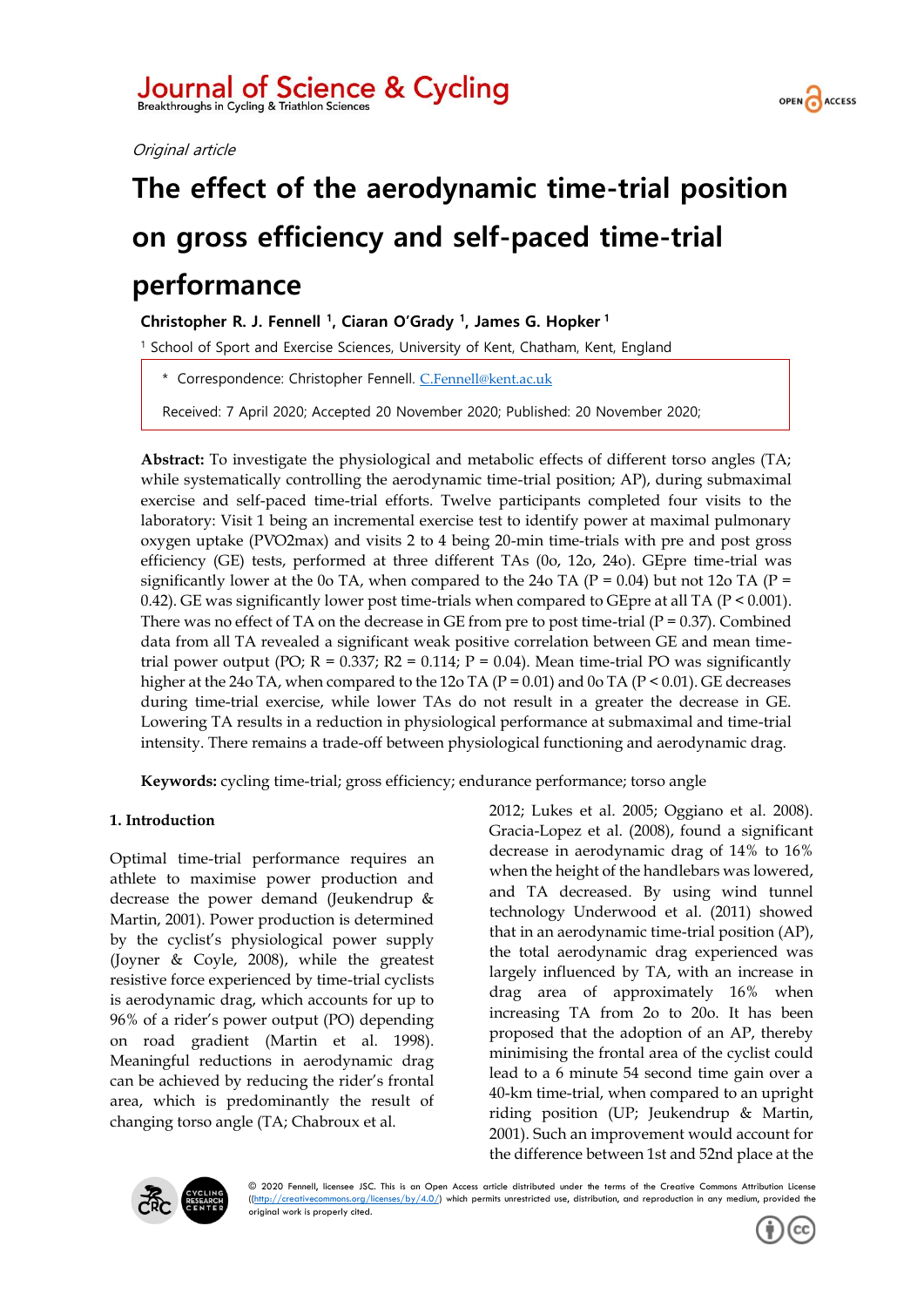2016 UCI elite world time-trial championships, which was contested over a flat 40-km course.

It is important that the cyclist's physiological functioning is not significantly impaired by their chosen riding position, as it will likely impact on their power producing capacity and consequently their time-trial performance. The most common physiological measures reported by researchers when studying the effects of cycling position are pulmonary oxygen uptake (V̇O2) and heart rate (HR), which have been shown to be ecologically valid measures when used in a laboratory setting (Jobson et al. 2008). There have been numerous studies examining the physiological effects of riding position, unsurprisingly findings have been heterogeneous. With studies finding the AP to impair an individual's physiological functioning (Fintelman et al. 2014, 2015 & 2016; Richardson & Johnson, 1994; Gnehm et al. 1997; Sheel et al. 1996; Peveler et al. 2005; Evangelisti et al. 1995; Ashe et al. 2003), while other researchers have demonstrated the AP to have limited negative physiological and metabolic effects, when compared to UP riding positions (Berry et al. 1994; Duke et al. 2014; Dorel et al. 2009; Egana et al. 2006; Franke et al. 1994; Grappe et al. 1998; Hubenig et al. 2011; Origenes et al. 1993 Heil et al. 1997; Welbergen & Clijsen, 1990).

It is evident that the effect of the AP on all performance measures remains inconclusive. This is likely due to the heterogeneity of the cycling positions, the participants experience of riding in an AP, in addition to differences in methodologies employed. To the authors knowledge, the physiological effects of different TA (while systematically controlling the AP) are yet to be measured during a selfpaced time-trial effort. Therefore, the first aim of this study was to determine the effects of different TAs (while systematically controlling the AP) on a 20-min laboratory time-trial performance. It was hypothesised that lower TAs (0o) would impair time-trial performance, when compared to larger TA.

Gross efficiency (GE) is the ratio of work generated to the total metabolic energy cost (Ettema & Loras, 2009; Horowitz et al. 1994; Jobson et al. 2012) and has been reported to explain 30% of the variation in PO during a

cycling time-trial (Jobson et al. 2012). While maximal oxygen consumption (V̇O2max) and lactate threshold (LT) have received large amounts of attention with regards to time-trial performance (Lucia et al. 2004; Coyle et al. 1991; Bentley et al. 2001; Storen et al. 2013), GE has not been so well researched despite its importance in determining endurance performance (Jobson et al. 2012).

When comparing time-trial performance in two groups with similar V̇ ̇O2max, Coyle et al. (1991) found that the cyclists with a higher LT were able to generate 11% more power during a 1 hour laboratory time-trial, which in turn correlated with a 10% higher velocity during an actual 40-km road time-trial. It was suggested the reason the cyclists were able to produce a higher PO was because they generated more power per pedal revolution for a lower metabolic cost. In accordance with the findings of Coyle et al. (1991), Horowitz et al. (1994) showed that cyclists with a higher GE could maintain a 9% higher PO during a 1-hour timetrial, despite similar V̇O2 values. However, the effect of cycling position on GE was not examined in these studies (Coyle et al. 1991; Horowitz et al. 1994).

Prolonged endurance cycling has been shown to lead to significant decreases in GE (Hopker et al. 2016; de Koning et al. 2013; Mulder et al. 2015; Noordhof et al. 2015; Passfield & Doust, 2000), while the assumption of a constant GE during endurance exercise has also been brought into question (Hopker et al. 2016; de Koning et al. 2013; Mulder et al. 2015). In the studies of Mulder et al. (2015) and Noordhof et al. (2015), GE was found to be significantly reduced following time-trials of varying durations. Researchers have also shown the adoption of lower TA to reduce GE (Fintelman et al. 2015 & 2016). While the workload to overcome aerodynamic drag decreases with lower TA, this must be weighed up against the paralleled decreases in efficiency. However, interestingly no previous study has investigated the effects of TA (while systematically controlling the AP) on changes in GE observed following time-trial exercise. Thus, the second aim of the current study was to investigate GE during submaximal exercise before and after a 20-minute time-trial performed at different TAs (while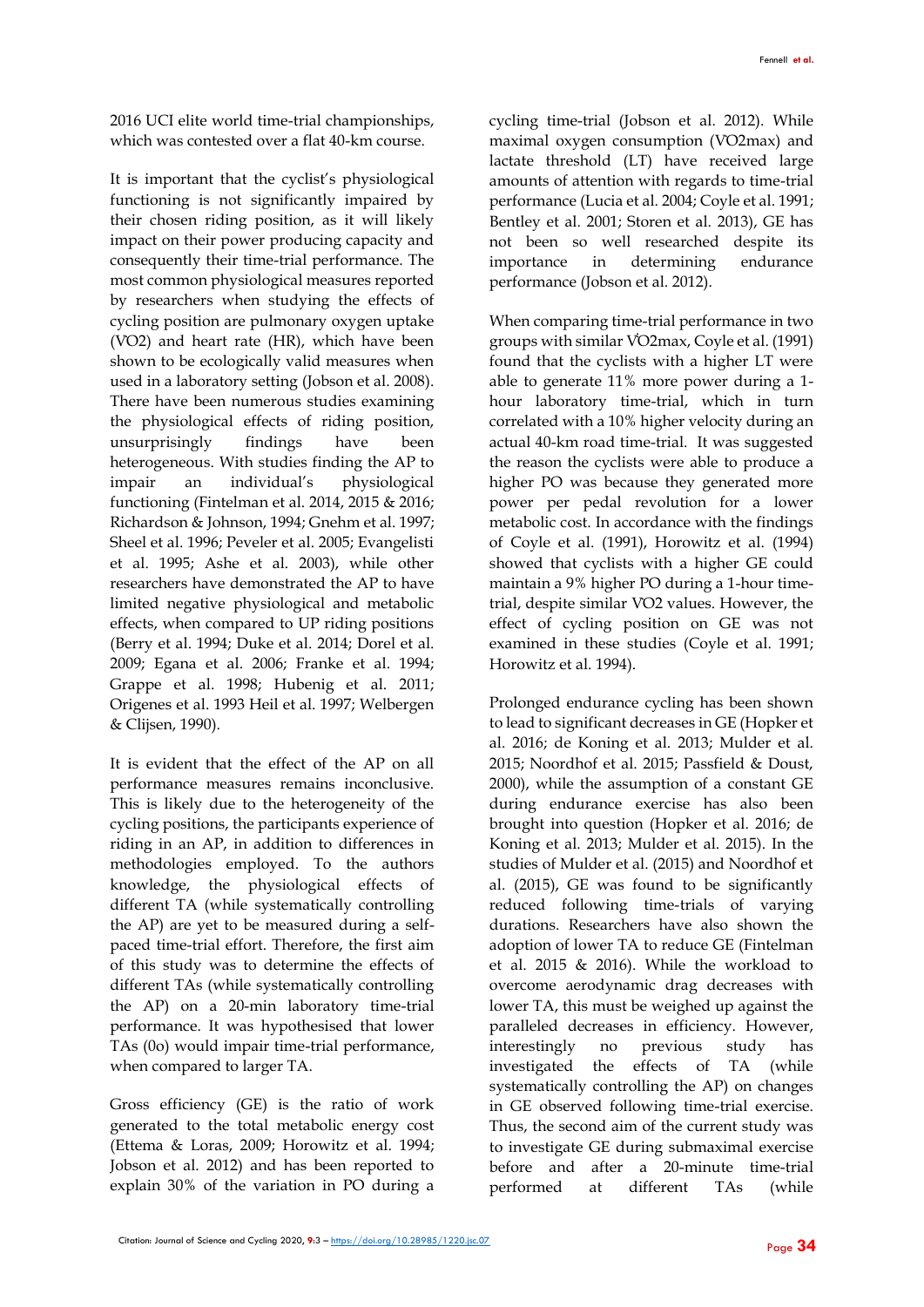systematically controlling the AP). It was hypothesised that lower TAs (0o) would result in a lower GE and would lead to a greater decrease in GE immediately following the timetrial, when compared to larger TAs (12o and 24o). This study will also provide further knowledge to the importance of GE in determining time-trial performance.

#### **2. Materials and Methods**

#### **Participants**

Twelve well trained cyclists with experience of riding in the AP (10 male, 2 female) were recruited to take part in the study. All participants had a minimum of two years training and racing experience and were in preparation for the next competitive season. Participants were also experienced with riding 10-mile time-trials and/or completing 20 minute tests. The study was completed with full institutional ethical approval, according to the Declaration of Helsinki standards. All participants provided signed informed consent prior to testing.

#### **Study design**

Participants visited the laboratory on four occasions: Visit 1 being an incremental exercise test to identify V̇O2max and power at V̇O2max (PV̇O2max), Visits 2 to 4 were laboratory based 20-min time-trials with pre and post GE tests, performed at three different TAs (0o, 12o, 24o) in a randomised order (using simple randomisation; Roberts and Torgerson, 1998). The visits were conducted on non-concurrent days, and participants were instructed to refrain from any exercise in the day prior to testing. The experimental protocols were performed at the same time of day to avoid any circadian variance. At each visit room temperature, humidity, and pressure (mmHg) were recorded. The participants were allowed to have an electric fan placed 2 m in front to provide cooling during all tests.

At all visits respiratory gas exchange data were assessed using breath by breath gas analysis (Metalyzer 3B; CORTEX Biophysik GmbH, Leipzig, Germany). Prior to all testing the analyser was calibrated according to the manufacturer recommendations. The Cyclus2 electromagnetically braked cycle ergometer (PO ± 2% maximal error; Rodger et al. 2016) was

used at all visits and calibrated to the manufacturer's instructions (Leipzig, Germany). HR was assessed at all visits using Garmin HR monitors (Garmin, Kansas, USA).

Participants were instructed to arrive euhydrated for each visit as they would be unable to drink for the duration of the exercise testing. Participants were advised to arrive in a post-prandial state, having eaten at least 4 hours prior to testing, and were told to not consume caffeine 4-hours prior as it has been shown to effect GE (Cole et al. 2017) and alcohol 24-hours prior.

#### **Visit 1: Maximal incremental exercise test**

The participants completed a 10-minute warmup at 100 W, after which the required cycling PO was increased by 20 W every 1-minute. The test continued until the participant reach volitional exhaustion (operationally defined as a cadence of <60 revolutions per minute for >5 s, despite strong verbal encouragement). PO and HR were measured continuously throughout the test, with rating of perceived exertion (RPE) measurements taken in the last 10-s of each 1-min stage (Borg, 1998). The participants V̇O2max was assessed as the highest V̇O2 that was attained during a 60-s period in the test. The average PO attained at V̇O2max (over the 60-s period) was used to determine the participants PV̇O2max. Following the V̇O2max test, participants were setup on the adjustable time-trial bike at the three TA and were allowed to experience riding at each TA position.

#### *Time-trial bike setup*

Measurements were taken from the participants own bike and replicated on the adjustable time-trial bike to be used in visits 2 to 4. The handlebar height was then adjusted on the time-trial bike to achieve the predefined TAs: 0o, 12o and 24o. TA was measured using a Bosch PAM 220 digital angle measure (Bosch, GmbH, Gerlingen, Germany) with an accuracy of  $\pm$  0.2o and was defined as the angle between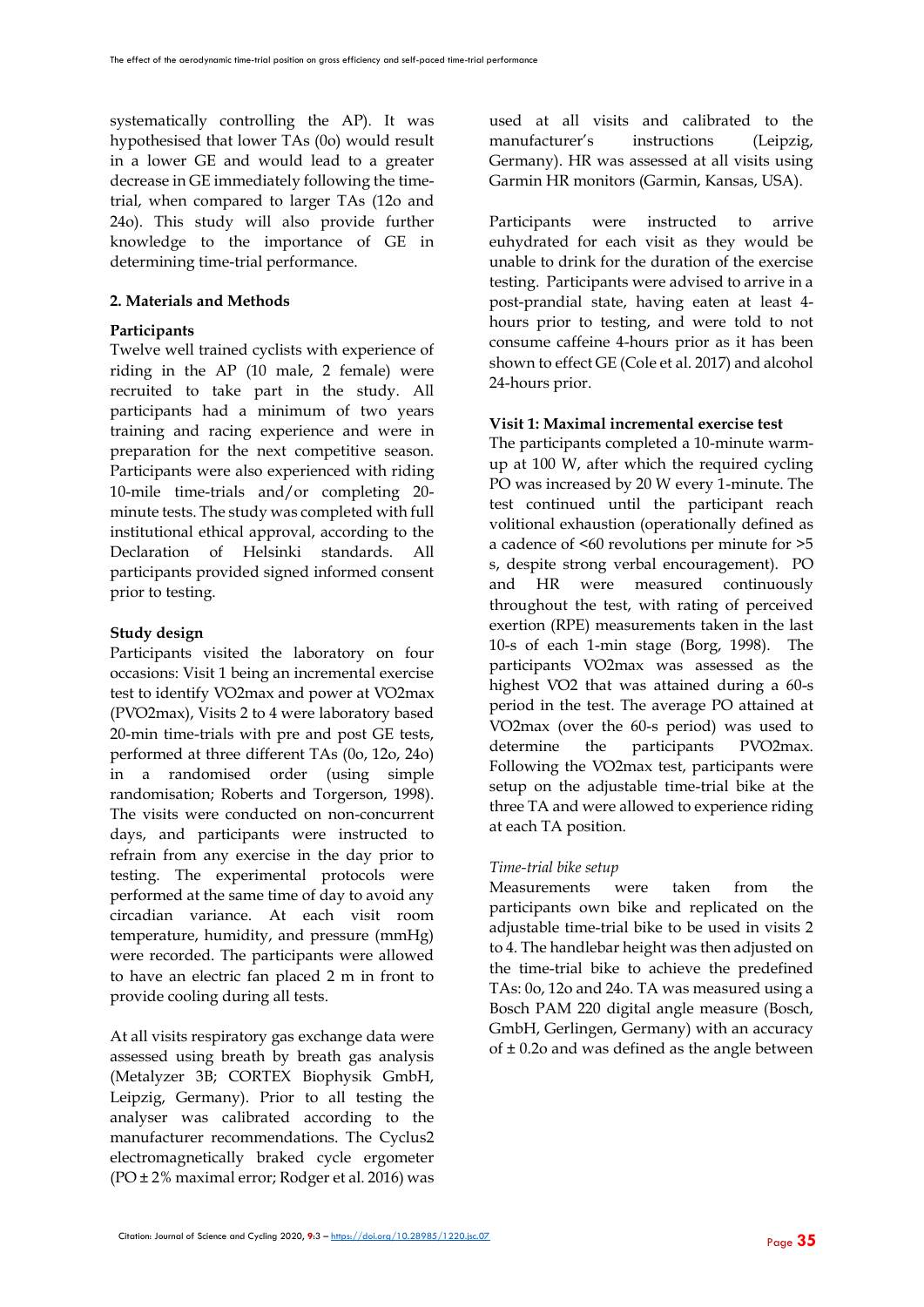horizontal lines, relative to the ground, intersecting the centre of rotation of the glenohumeral axis and the greater trochanter. The distance between the arm rests (inside edge to inside edge) was set at 8 cm for all participants. The shoulder angle was measured in the participants preferred riding position and was then maintained across all trials. Hip angle was measured at each TA and was defined as the angle between the



**Figure 1.** Diagram of different TA tested (Image 1: 0o TA. Image 2: 12o TA. Image 3: 24o TA).

thigh and torso, with the pedal position at 6 o'clock.

It should be noted that out of the twelve participants, it was not possible for three of them to reach 0o TA due to physical or ergometer position limitations. In this situation the smallest reachable TA was used, ranging between 1o and 2.4o.

**Visits 2 to 4: Self-paced time-trial and GE tests**

Participants were required to complete a submaximal GE test followed by a 20-minute self-paced time-trial, GE was then measured again immediately following the time-trial. The schematic for the experimental protocol is displayed in figure 2. The experimental protocol was performed three times at each TA position: 0o, 12o and 24o relative to the ground (Figure 1), with the prescribed TA position maintained throughout all parts of the experimental protocol.

Only time elapsed was shown to the participants during the protocols, no other visual feedback or encouragement was provided. All protocols were conducted in the AP on an adjustable time-trial bike fitted to the Cyclus2 ergometer pre-programmed with the experimental protocol (Figure 2). The Cyclus2 controlled the participants PO during the submaximal GE tests and allowed participants to self-select work intensity during the 20-min time-trial.

The experimental protocol started with an incremental warm-up with 6-minutes at 100W, followed by 6-minutes at 45% of PV̇O2max. Exercise intensity was then set at 55% of PV̇O2max for the measurement of GEpre. Participants then rested for 3-minutes before commencing the self-paced 20-minute timetrial test. After completion of the time-trial, participants rested for 3 minutes (100 W), to allow V̇O2 and RER to drop below the level at 55% of PV̇O2max. Participants then commenced the post-GE test with exercise intensity set to 55% of PV̇O2max for 10 minutes. Exercise intensity (55% of PV̇O2max) for the GE tests were selected to ensure the participants were able to exercise with an RER <1.0 at all TA positions. Two post-GE tests were performed to check if GE remains constant over time. Participants were allowed to freely select a cadence at their first pre-GE test, which then had to be used across all other GE tests at each visit, as cadence has been shown to affect GE (Lucia et al. 2004; Lepers et al. 2001).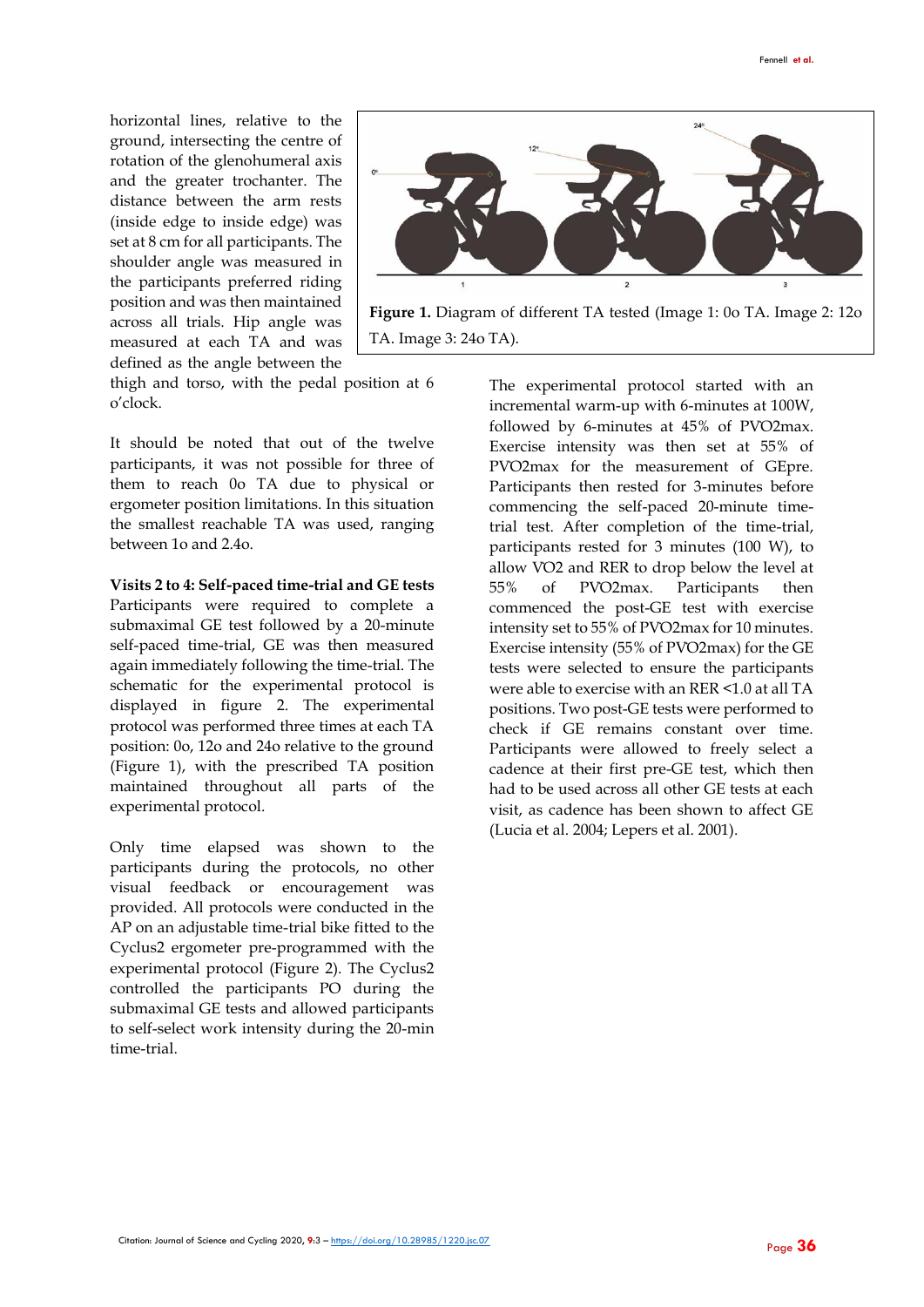

**Figure 2.** Experimental protocol of the GE and time-trial test (adapted from Noordhof et al. 2015). Mean respiratory values will be determined over the dark shaded areas (pre-time-trial 15:00 to 18:00 [GEpre], post-time-trial 3:00–6:00 [GEpost1] and 6:30–9:30 [GEpost2]). The light shaded area represents the 20 minute time-trial.

Blood lactates (B[La]) were collected using a fingertip capillary blood sample, prior to exercise commencing and 3 minutes post timetrial. Blood samples were analysed using a Biosen C-Line (EKF Diagnostic, London, UK) and then safely disposed of in accordance with the Human Tissue Act. RPE measurements were taken at the end of each 5-min throughout the time-trial, using the Borg 6–20 scale (Borg, 1998). PO and HR were continuously recorded throughout all parts of the protocol.

#### **Study design**

Gross efficiency during the pre time-trial submaximal bout was calculated over the final 3 minutes of the 55% of PV̇O2max step (GEpre) using average values of V̇O2 and RER. Average values for V̇O2 and RER from minutes 3:00 to 6:00 (GEpost1) and 6:30 to 9:30 (GEpost2) were used to calculate GE during the post time-trial submaximal bout (restriction that mean RER is ≤ 1.00 and V̇O2 is in steady state). Steady state was accepted if the difference in V̇O2 between minutes 3:00 to 4:00 and 5:00 to 6:00 (or 6:30 to 7:30 and 8:30 to 9:30) expressed relatively to the mean V̇O2 over the corresponding 3 minutes was  $\leq 5\%$ .

Gross efficiency was calculated using the following equation, GE % = (Work **3. Results**

accomplished/ Energy expenditure) x 100 (Gaesser and Brooks, 1975). In order to establish the 'Work accomplished', the mean power recorded during the same period as the respiratory collection was converted into kcal.min-1 via the following equation: 'Work accomplished' (kcal.min-1) Power (W) x 0.01433. Energy expenditure was calculated using the average V̇O2 and RER from the 3-minute collection periods. The calorific equivalent of O2 was then determined from the data of Peronnet & Massicotte, (1991): 'Energy expenditure' (kcal.min-1)  $=$  VO2 (L.min-1) x kcal. L-1 of O2.

The 20-min time-trial was split into

four 5-min quarters for analyses, with PO, HR, VO2, pulmonary ventilation (VE) and breathing frequency (Bf) averaged over each quarter.

#### **Statistical analyses**

Data are presented as individual values or mean ± SD (unless specified otherwise). Statistical analyses were conducted using IBM SPSS Statistics 26 (IBM, Armonk, New York, USA). Visual inspection of Q-Q plots and Shapiro-Wilks statistics were used to check whether data were normally distributed. Two separate two-way repeated measures analysis of variance with Bonferroni post hoc comparisons 1) three TA (0o, 12o, 24o) X time (GEpre, GEpost1, GEpost2) and 2) three TA (0o, 12o, 24o) X four time-trial quarters (0-5min, 5- 10min, 10-15min, 15-20min) were used to determine between and within condition effects for all dependent variables. Partial eta squared (ηp2) were computed as effect size estimates and were defined as small ( $np2 = .01$ ), medium  $(np2 = .06)$ , and large  $(np2 = .14$ ; Lakens, 2013). Pearson's correlation coefficient was used to assess the relationship between time-trial PO and GE measured pre time-trial. The significance level was set at  $P = < 0.05$  in all cases.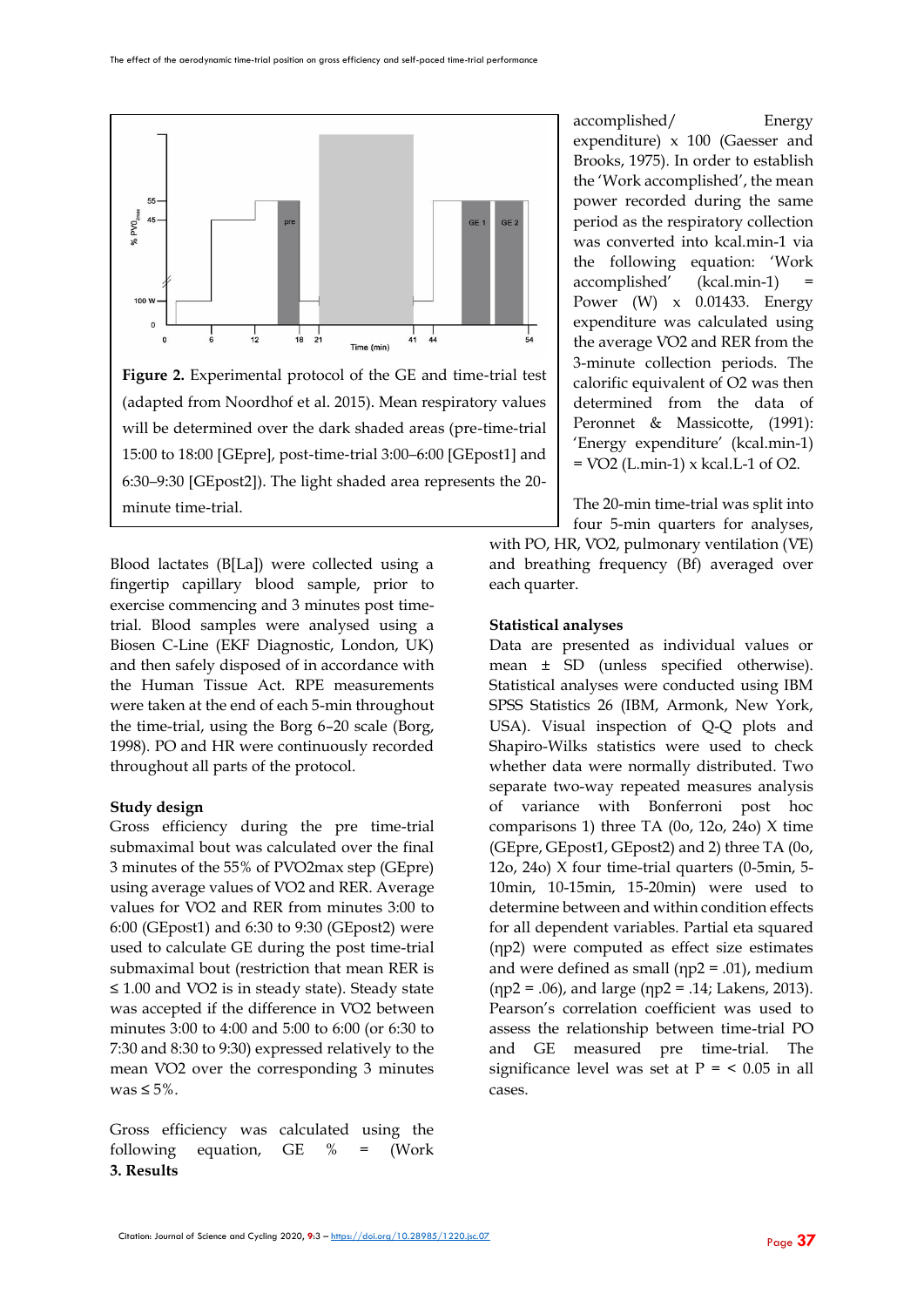Participant characteristics and data collected from the maximal incremental exercise tests are presented in table 1.

**Table 1:** Participant characteristics and maximal incremental exercise test results

| Age (years)                           | $31 + 10$       |  |  |  |  |  |  |
|---------------------------------------|-----------------|--|--|--|--|--|--|
| Height (cm)                           | $175.3 \pm 6.2$ |  |  |  |  |  |  |
| Body mass (kg)                        | $68.7 \pm 7.4$  |  |  |  |  |  |  |
| Preferred TA (degrees)                | $12.7 \pm 6.4$  |  |  |  |  |  |  |
| Time to exhaustion (s)                | $940 \pm 148$   |  |  |  |  |  |  |
| $VO2max (L.min-1)$                    | $4.7 \pm 0.7$   |  |  |  |  |  |  |
| Relative<br>$V\Omega_{\text{max}}$    | $68.6 + 10.2$   |  |  |  |  |  |  |
| $(ml.kg.min-1)$                       |                 |  |  |  |  |  |  |
| PVO <sub>2max</sub> (W)               | $392 + 49$      |  |  |  |  |  |  |
| $45\%$ PVO <sub>2max</sub> (W)        | $177 \pm 22$    |  |  |  |  |  |  |
| 55% PVO <sub>2max</sub> (W)           | $216 + 27$      |  |  |  |  |  |  |
| Relative PVO <sub>2max</sub> (W.kg-1) | $5.8 \pm 0.8$   |  |  |  |  |  |  |
| $HR_{max}(bpm)$                       | $187 \pm 8$     |  |  |  |  |  |  |
| <b>RPE</b>                            | $19.8 + 0.5$    |  |  |  |  |  |  |

Values are Mean ± SD. Abbreviations: TA, Torso angle; V̇O2max, maximal oxygen consumption; PV̇O2max, power at maximal pulmonary oxygen uptake; HRmax, maximal minute heart rate; RPE, rating of perceived exertion.

#### *Time-trial results*

Statistics and effect-size estimations from the ANOVA for each variable measured during the time-trial are shown in Table 2. No interactions were found between TA and time-trial quarter for PO, HR, RPE, V̇E and Bf. However, interactions effects were found between TA and time-trial quarter for V̇O2. There was a main effect of TA for PO (Figure 3A), RPE (Figure 3C) and V̇O2 (Figure 3D), but not for HR (Figure 3B), V̇E (Figure 3E) and Bf (Figure 3F). There was a main effect of time-trial quarter for PO, HR, RPE, V̇O2, V̇E and Bf.

There was no difference in B[La] at the end of the time-trial between TA ( $F = 0.44$ ;  $P = 0.65$ ;  $np2 = 0.04$ ).

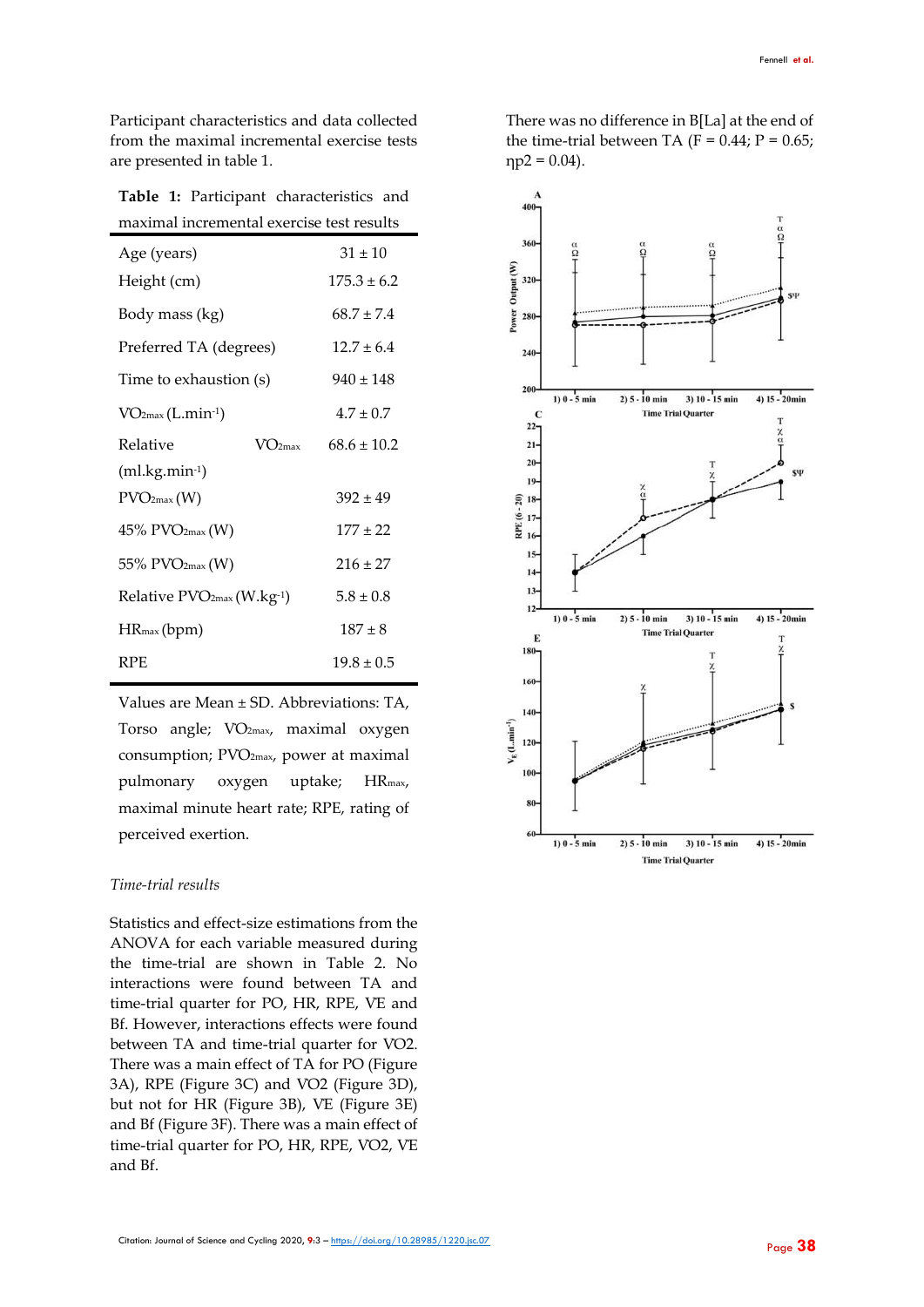

**Figure 3.** (A) Mean PO, (B) mean HR, (C) mean RPE, (D) mean V̇O2, (E) mean V̇E, (F) mean Bf. Data are displayed per time-trial quarter as mean  $\square$  SD, with 0o TA (Open circles), 12o TA (Closed circles) and 24o TA (Closed triangles). X Significant difference from 1st quarter. T Significant difference from previous quarter. α Significant difference between 24o & 0o TA. Ω Significant difference between 24o & 12o TA. Ψ Main effect of TA (all P < 0.05). \$ Main effect of time-trial quarter (all  $P < 0.001$ ).

#### *Gross efficiency results*

There was no interaction between TA and time of GE measure (F = 1.10; P = 0.37;  $np2 =$ 0.09; Figure 4A), suggesting that the change in GE across the time points was not different between TA. However, there was a main effect of TA on GE, with GEpre being significantly lower at the 0o TA  $(21.77 \pm$ 1.01%), when compared to the 24o TA (22.57  $± 1.11\%$ ; P = 0.039; Figure 4A). There was no difference in GEpre between 0o and 12o  $(21.77 \pm 1.01\% \text{ vs. } 22.10 \pm 0.73\% \text{ ; } P = 0.745)$ and 12o and 24o (22.10 ± 0.73% vs. 22.57 ± 1.11%;  $P = 0.417$ ; Figure 4A). There was a main effect of time on GE (F =  $63.48$ ; P =  $\lt$ 0.001;  $np2 = 0.85$ ), with GE significantly lower post time-trial when compared to pre time-trial for all TA (Figure 4A).

Combined data from all TA revealed a significant weak positive correlation between GE and mean time-trial PO ( $R = 0.337$ ;  $R2 =$  $0.114; P = 0.044;$  Figure 4B).



**Figure 4.** (A) Gross efficiency at different TA pre and post time-trial (data displayed as mean ± SD), (B) Correlation between GEpre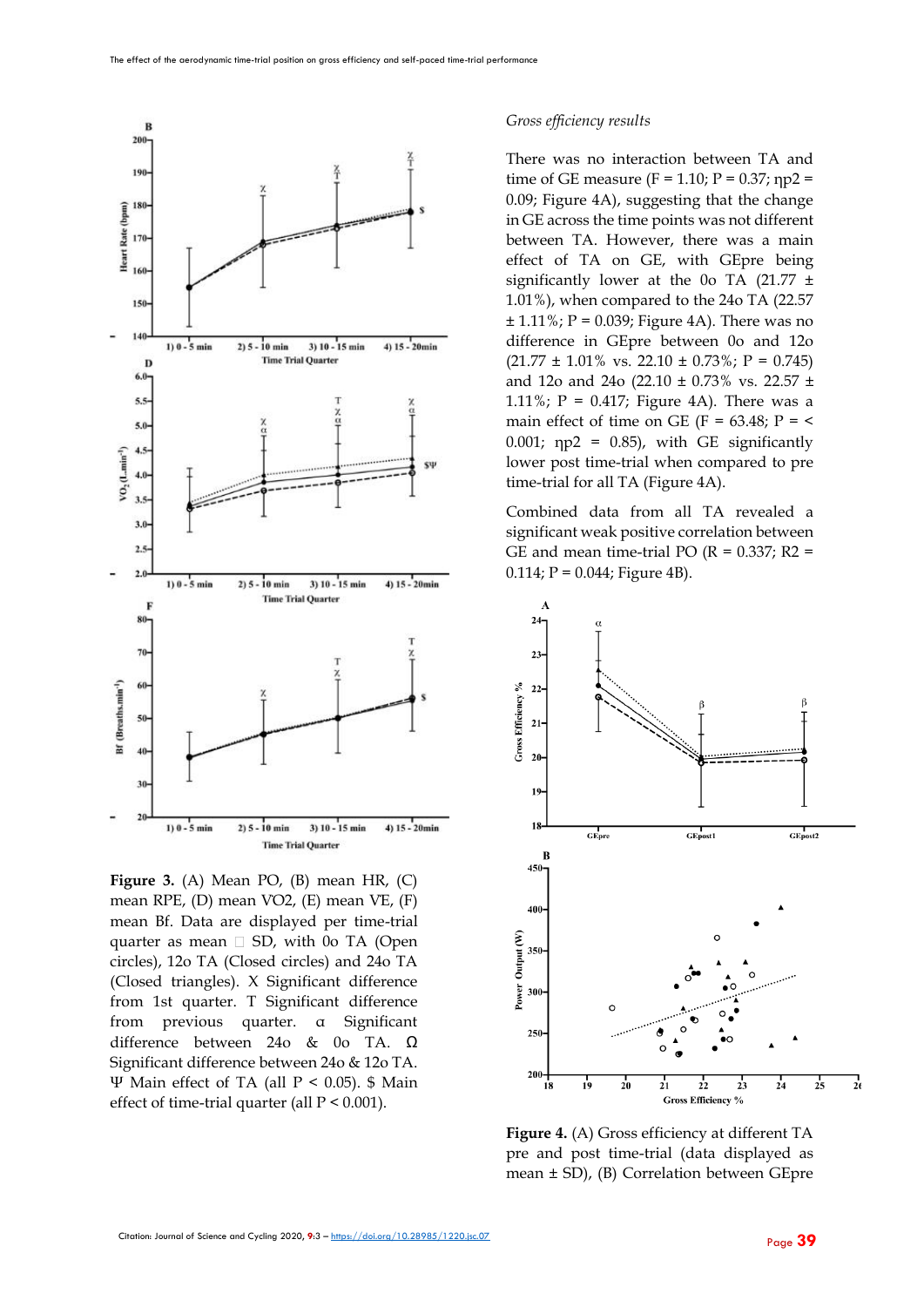and mean time-trial PO. 0o TA (Open circles), 12o TA (Closed circles) and 24o TA (Closed triangles). β Significant difference from GEpre (P < 0.001). α Significant difference between 24o and 0o TA ( $P < 0.05$ ).

of physiological performance when lowering

| Table 2 Statistics and effect-size estimations from the ANOVA for each variable measured during the time-trial |  |
|----------------------------------------------------------------------------------------------------------------|--|
|----------------------------------------------------------------------------------------------------------------|--|

|                 |                  | Main effect of TA | Main effect of time-trial<br>quarter |        |                  | Interaction<br>(TA X time-trial quarter) |                  |                  |              |
|-----------------|------------------|-------------------|--------------------------------------|--------|------------------|------------------------------------------|------------------|------------------|--------------|
| Variable        | $\boldsymbol{F}$ | $\boldsymbol{P}$  | $\eta_P{}^2$                         | F      | $\boldsymbol{P}$ | $\eta_{p^2}$                             | $\boldsymbol{F}$ | $\boldsymbol{P}$ | $\eta_{p^2}$ |
| PO              | 12.37            | $< 0.001*$        | 0.53                                 | 9.12   | $< 0.001*$       | 0.45                                     | 0.84             | 0.55             | 0.07         |
| <b>HR</b>       | 0.07             | 0.94              | 0.01                                 | 0.97   | $< 0.001*$       | 0.89                                     | 0.87             | 0.52             | 0.07         |
| <b>RPE</b>      | 5.73             | $0.01*$           | 0.34                                 | 212.96 | $< 0.001*$       | 0.95                                     | 1.08             | 0.38             | 0.09         |
| VO <sub>2</sub> | 4.55             | $0.02*$           | 0.29                                 | 41.91  | $< 0.001*$       | 0.79                                     | 2.44             | $0.03*$          | 0.18         |
| $V_{E}$         | 1.11             | 0.35              | 0.09                                 | 59.76  | $< 0.001*$       | 0.85                                     | 0.64             | 0.69             | 0.06         |
| Bf              | 0.14             | 0.87              | 0.01                                 | 72.49  | $< 0.001*$       | 0.87                                     | 0.28             | 0.95             | 0.03         |

Abbreviations: PO, power output; HR, heart rate; RPE, rating of perceived exertion; VO<sub>2</sub>, pulmonary oxygen uptake; V̇E, pulmonary ventilation; Bf, breathing frequency. \*Statistical significance.

#### **4. Discussion**

#### *Time-trial performance findings*

The first aim of this study was to determine the effects of different TAs (while systematically controlling the AP) on a 20 min laboratory time-trial performance. The main finding was that lowering TA resulted in reductions in mean time-trial PO, for a similar physiological, metabolic and perceptual load (Figure 3). These findings complement previous research demonstrating the impairment to performance when lowering TA (Ashe et al. 2003; Evangelisti et al. 1995; Fintelman et al. 2015, 2016; Gnehm et al. 1997; Jobson et al. 2008; Peveler et al. 2005), while providing new evidence that reductions in time-trial performance can also be observed with much smaller changes in TA. Current findings contrast with a large body of research which failed to show impairments

TA (Berry et al. 1994; Duke et al. 2014; Dorel et al. 2009; Egana et al. 2006; Franke et al. 1994; Grappe et al. 1998; Hubenig et al. 2011; Heil et al. 1997; Origenes et al. 1993; Welbergen & Clijsen, 1990). This discrepancy is likely the result of the heterogeneity in the cycling positions adopted across these studies, in addition to the use of large TA (> 10o) which do not impose the same restrictions found at small TA.

The decrease in mean time-trial PO between the 0o and 24o TA were comparable to the results of Jobson et al. (2008), in which an UP was compared with an AP in a laboratory time-trial. Although there was an increase in mean time-trial PO associated with larger TA, there was no difference in mean timetrial HR (Figure 3B). The similar HR for a lower exercise intensity would suggest an increased strain on the cardiovascular system at lower TA. As would be expected the 0o TA increased the participants RPE (Figure 3C). The lower TA would likely affect the comfort of the cyclists, primarily due to the increased pressure on shoulder gridle, neck and arms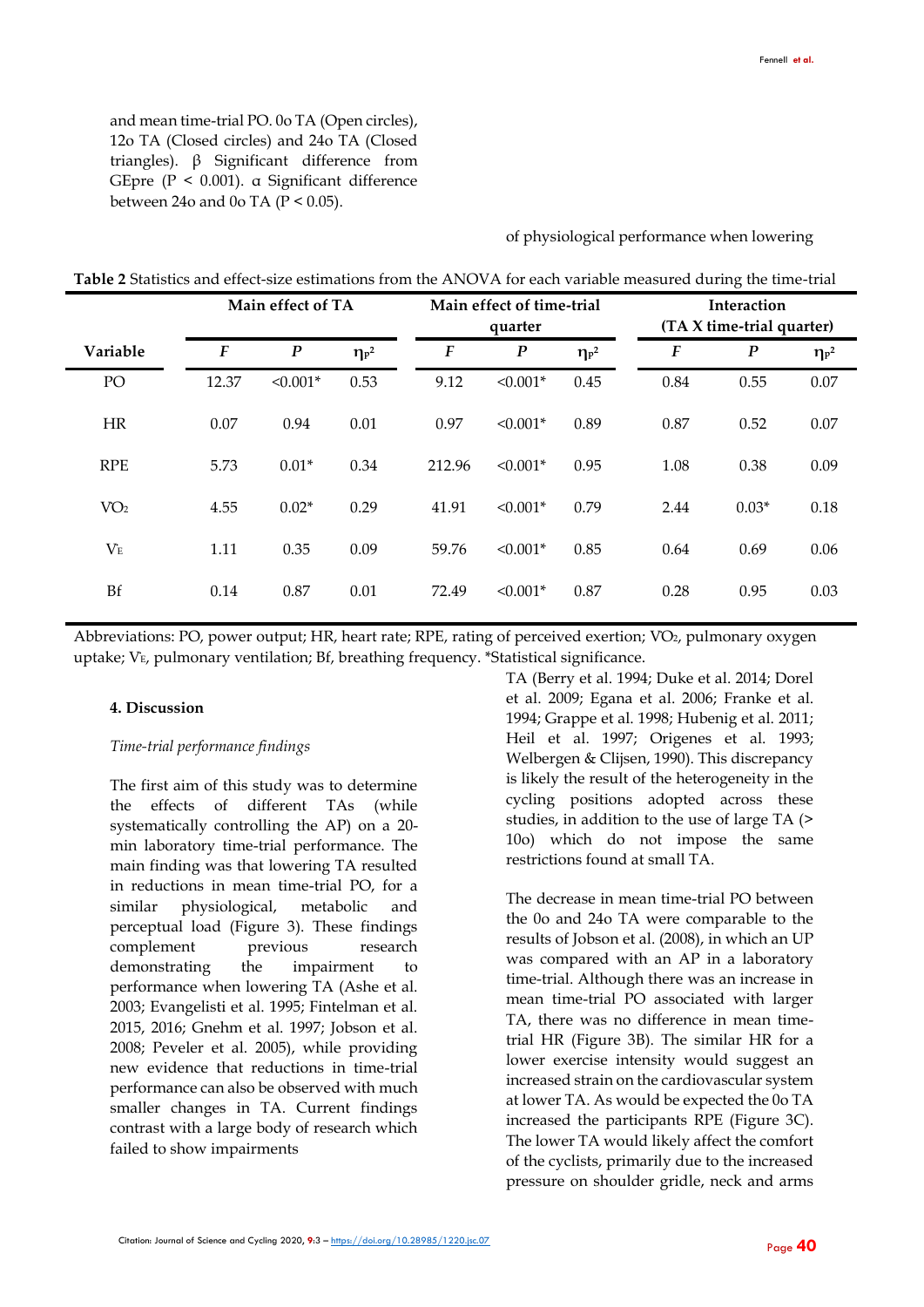(Gnehm et al. 1997). Any reduction in comfort would result in participants reporting a higher RPE relative to the PO produced.

Based on the current evidence, it could be concluded that increasing the TA is a good strategy when setting up a time-trial position. However, such a conclusion over-simplifies the optimisation of the time-trial position, primarily because it does not account for the importance of aerodynamic drag (Crouch et al. 2017; Candau et al. 1999; Kyle & Burke, 1984). While the current study did not measure frontal area, a study using an identical method to prescribe position observed a significant 14% reduction in frontal area between the 24o and 0o TA (Fintelman et al. 2015). In accordance, several studies using wind tunnel technology have also reported similar reductions in frontal area by lowering TA, resulting in meaningful decreases in aerodynamic drag (Chabroux et al. 2012; Gracia-Lopez et al. 2008; Underwood et al. 2011). Therefore, there is a clear aerodynamic advantage to adopting a lower TA when setting up a time-trial position.

As the aerodynamic power savings of each TA were not calculated in the current study, it is not possible to precisely establish whether the observed PO losses were outweighed by the aerodynamic gains. In conjunction with previous evidence, the data of the current study provides further confirmation of the trade-off known to exist between physiological losses and aerodynamic gains (Fintelman et al. 2014, 2015). The model used by Fintelman et al. (2014) found the optimal time-trial TA to be a function of frontal area, rider physiology, cycling speed, cycling duration and course profile. The authors also suggested that at speeds above 46 km/h the aerodynamic power savings of a low TA outweighed the physiological losses, while at slower speeds or in variable conditions (hilly course topography, strong winds) the optimal TA maybe more upright. It is evident that the optimisation of the AP is highly individualised and should therefore be informed by individual aerodynamic and physiological testing, while accounting for

the demands of the event (Fintelman et al. 2014; Underwood et al. 2011).

## *Gross efficiency findings*

The second aim of the study was to investigate GE during submaximal exercise before and after a 20-minute time-trial performed at different TAs (while systematically controlling the AP). Data from the current study shows a significant decrease in GE following self-paced timetrial exercise (Figure 4A). It was hypothesised that a lower TA (0o) would result in a greater decrease in GE during the time-trial, when compared to larger TAs (12o and 24o). However, there was no significant effect of TA on the decrease in GE during the timetrial (Figure 4A). While not significant, the largest reduction in GE was observed after the time-trial performed at the 24o TA. This is likely explained by the higher time-trial PO (Figure 3A), which would logically require greater physiological adjustments, thus the greater decrease in GE.

Current findings are in accordance with previous studies which have shown that GE decreases during cycling exercise (Hopker et al. 2016; Mulder et al. 2015; Noordhof et al. 2015; Passfield & Doust, 2000). Moreover, it seems that GE declines during both submaximal (Hopker et al. 2016; Krustrup et al. 2003; Passfield & Doust, 2000) and maximal exercise (Asan Grasaas et al. 2014; Bangsbo et al. 2001; de Koning et al. 2012, 2013; Mulder et al. 2015; Noordhof et al. 2015), regardless of the exercise modality and exercise protocol. While the aforementioned studies have shown GE declines during exercise, this study has been the first to show that TA does not affect the decrease in GE observed during self-paced time-trials.

Gross efficiency measured pre time-trial was significantly higher at the 24o TA, when compared to a 0o TA (Figure 4A). Thus, supporting the findings of Fintelman et al. (2015), who also reported GE to be significantly higher at the 24o TA, when compared to TAs ranging from 0o to 16o. While in another recent study, GE was again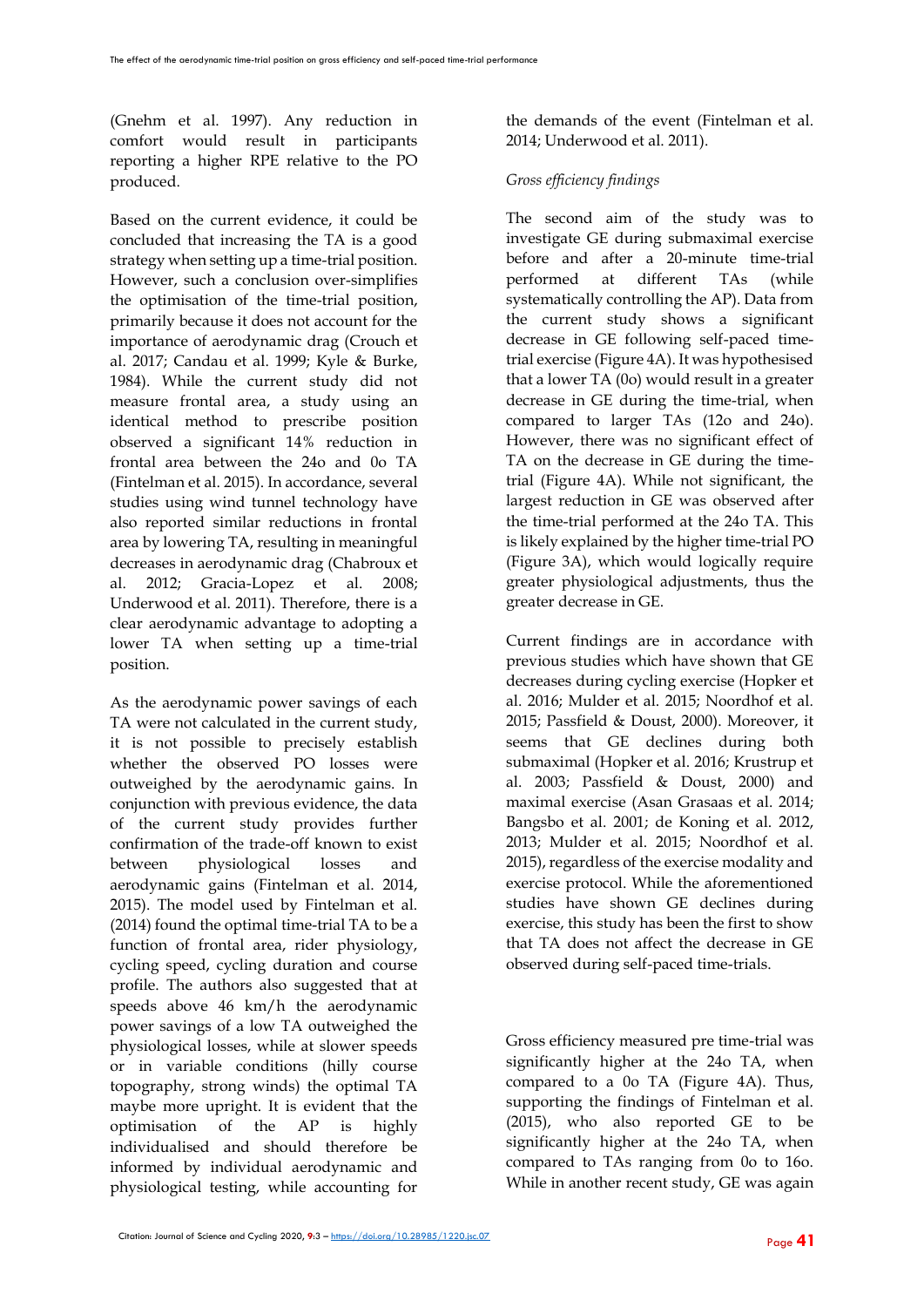found to be significantly reduced at 0o and 8o TA when compared to the 16o TA (Fintelman et al. 2016). The reduction in GE observed at the 0o TA pre time-trial would account for nearly 63 seconds over a 40-km time-trial (Moseley & Jeukendrup, 2001). On the other hand, the projected frontal area is estimated to be reduced by 14% when lowering TA from 24o to 0o (Fintelman et al. 2015). As frontal area has been found to be a reliable estimate of aerodynamic drag (Debraux et al. 2011), it could be suggested that the aerodynamic advantage outweighed the metabolic cost of the low TA (0o).

Lower TA positions may not be optimal for all cyclists, due to the interindividual variability in the relationship between aerodynamic savings and losses in efficiency when changing TA position. Moreover, timetrial performance lead to a decrease in GE, which effectively nullified the significant difference in pre time-trial GE found between the 24o and 0o TAs (Figure 4A). As a result, any potential performance benefits from a higher GE at the 24o TA were lost during the time-trial. As current findings are only based on 20-minute time-trial performance, it is not possible to establish whether the same levelling of GE would occur over longer time-trials at lower relative intensities.

An analysis of several studies found the variation in GE could explain around 30% of the variation in time-trial PO (Jobson et al. 2012). In the current study the variation in GE could only explain 11% of the variation in time-trial PO, far lower than previously reported (Figure 4B). This is likely due to use of several TA positions which affected each participants physiological and time-trial performance to different extents. As such, it is difficult to completely elucidate the effect of GE on time-trial PO. None-the-less, current findings further highlight the importance of GE in determining time-trial performance PO. Time-trial cyclists may therefore take efficiency into account when optimising their position. Maximising GE is especially important when competing at slower speeds over long duration events (> 2 hours) when energy savings from a higher GE become increasingly important and aerodynamic drag less dominant (Fintelman et al. 2014).

The current study followed the same methodological approach to prescribing cycling positions as Fintelman et al. (2015, 2016), by changing TA while systematically controlling for the AP. Therefore, it can be reported almost unequivocally, that lowering TA while adopting the AP impairs physiological performance during submaximal exercise.

### **5. Conclusion.**

The current research has shown that GE decreases during time-trial exercise, while lower TAs do not result in a greater the decrease in GE. Furthermore, it was found that lowering TA results in a reduction in physiological and metabolic performance at submaximal and time-trial intensity, with the greatest reductions in performance seen at the 0o TA. However, the physiological and PO losses observed in the current study would likely be offset by the aerodynamic savings of a field-based time-trial performance. For competitive time-trial cyclists there exists a trade-off between aerodynamic gains and physiological losses; a trade-off dependent on the physiology of the individual and the demands of the event (cycling speed, cycling duration and course profile). Therefore, to achieve the optimal AP the individual must undergo aerodynamic and physiological testing.

#### **Conflicts of Interest**

The author declares no conflict of interest.

#### **References**

1. Ashe MC, Scroop GC, Frisken PI, Amery CA, Wilkins MA, Khan KM (2003). Body position affects performance in untrained cyclists. British Journal of Sports Medicine, 37(5): 441- 444.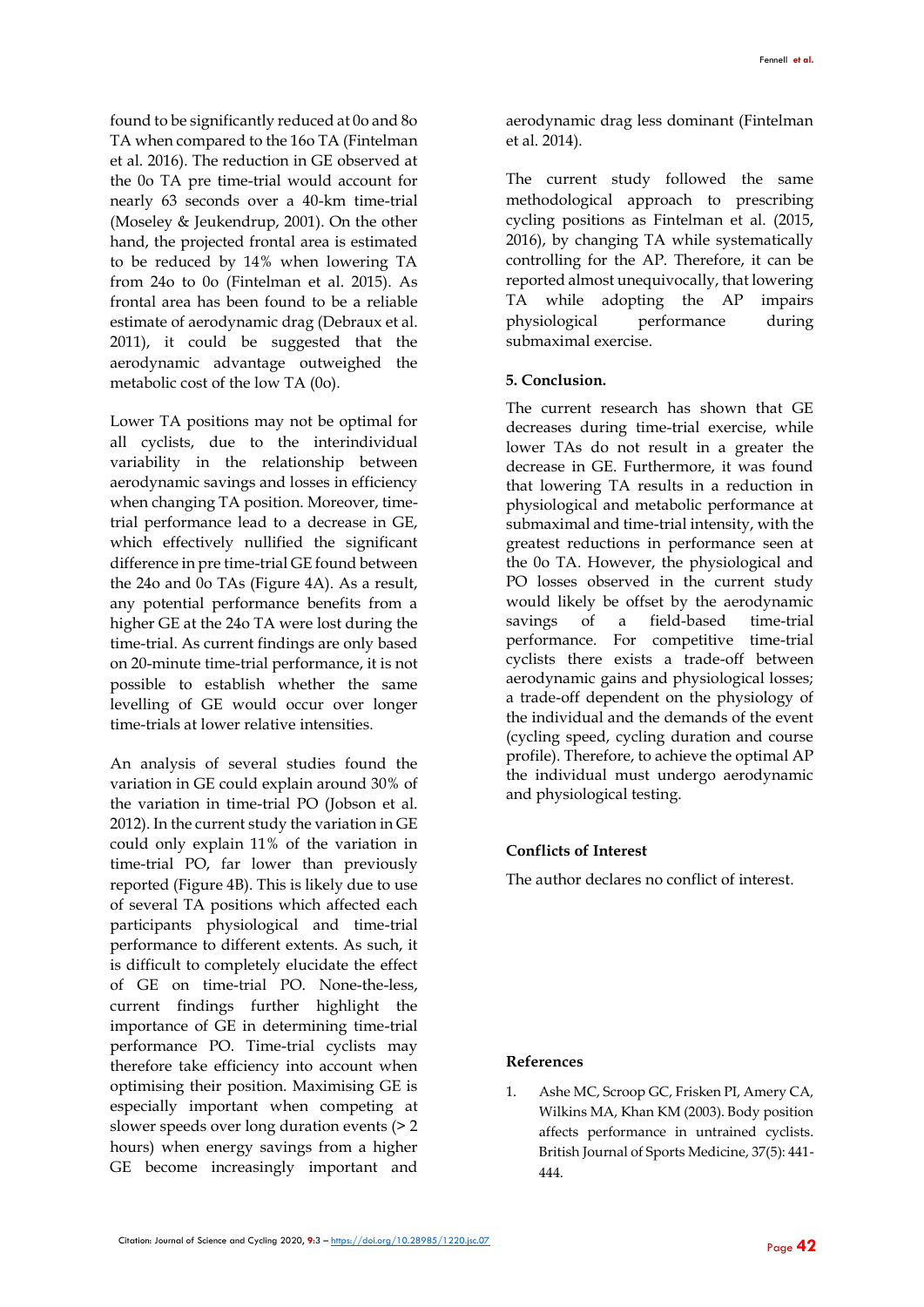- 2. Åsan Grasaas C, Ettema G, Hegge AM, Skovereng K, Sandbakk Ø (2014). Changes in technique and efficiency after high-intensity exercise in cross-country skiers. International Journal of Sports Physiology and Performance, 9(1): 19-24.
- 3. Berry MJ, Pollock WE, van Nieuwenhuizen K, Brubaker PH (1994). A comparison between aero and standard racing handlebars during prolonged exercise. International Journal of Sports Medicine, 15(1): 16-20.
- 4. Bentley DJ, McNaughton LR, Thompson D, Vleck VE, Batterham AM (2001). Peak power output, the lactate threshold and time trial performance in cyclists. Medicine and Science in Sports and Exercise, 33(12): 2077- 2081.
- 5. Borg GA (1982). Psychophysical bases of perceived exertion. Medicine and Science in Sports and Exercise, 14(5): 377-381.
- 6. Bangsbo J, Krustrup P, González-Alonso J, Saltin B (2001). ATP production and efficiency of human skeletal muscle during intense exercise: effect of previous exercise. American Journal of Physiology, Endocrinology and Metabolism, 280(6): E956-E964.
- 7. Cole M, Hopker JG, Wiles JA, Coleman DA (2017). The effects of acute carbohydrate and caffeine feeding strategies on cycling efficiency. Journal of Sports Sciences, 36(7): 817-823.
- 8. Coyle EF, Feltner ME, Kautz SA, Hamilton MT, Montain SJ, Baylor AM, Abraham LD, Petrek GW (1991). Physiological and biomechanical factors associated with elite endurance cycling performance. Medicine and Science in Sports and Exercise, 23(1): 93- 107.
- 9. Candau RB, Grappe F, Menard M, Barbier B, Millet GY, Hoffman MD, Belli AR, Rouillon JD (1999) Simplified deceleration method for assessment of resistive forces in cycling. Medicine and Science in Sports and Exercise, 31(10): 1441-1447.
- 10. Crouch TN, Burton D, LaBry ZA, Blair KB (2017). Riding against the wind: a review of competition cycling aerodynamics. Sports Engineering, 20(2): 81-110.
- 11. Chabroux V, Barelle C, Favier D (2012). Aerodynamics of cyclist posture, bicycle, and helmet characteristics in time trial stage.

Journal of Applied Biomechanics, 28(3): 317- 323.

- 12. Debraux P, Grappe F, Manolova AV, Bertucci W (2011). Aerodynamic drag in cycling: methods of assessment. Sports Biomechanics, 10(3): 197-218.
- 13. Duke JW, Stickford JL, Weavil JC, Chapman RF, Stager JM, Mickleborough TD (2014). Operating lung volumes are affected by exercise mode but not trunk and hip angle during maximal exercise. European Journal of Applied Physiology, 114(11): 2387-2397.
- 14. Dorel S, Couturier A, Hug F (2009). Influence of different racing positions on mechanical and electromyographic patterns during pedalling. Scandinavian Journal of Medicine and Science in Sports, 19(1): 44-54.
- 15. de Koning JJ, Noordhof DA, Uitslag TP, Galiart RE, Dodge C, Foster C (2013). An approach to estimating gross efficiency during high intensity exercise. International Journal of Sports Physiology Performance, 8(6): 682-684.
- 16. de Koning JJ, Noordhof DA, Lucia A, Foster C (2012). Factors affecting gross efficiency in cycling. International Journal of Sports Medicine. 33(11): 880-885.
- 17. Evangelisti MI, Verde TJ, Andres FF, Flynn MG (1995). Effects of handlebar position on physiological responses to prolonged cycling. Journal of Strength and Conditioning Research, 9(4): 243-246.
- 18. Ettema G, Lorås HW (2009). Efficiency in cycling: a review. European Journal of Applied Physiology, 106(1): 1-14.
- 19. Egana M, Green S, Garrigan EJ, Warmington S (2006). Effect of posture on high-intensity constant-load cycling performance in men and women. European Journal of Applied Physiology, 969(1): 1-9.
- 20. Fintelman DM, Sterling M, Hemida H, Li F-X (2015). The effects of time trial cycling position on physiological and aerodynamic variables. Journal of Sports Sciences, 33(16): 1730-1737.
- 21. Fintelman DM, Sterling M, Hemida H, Li F-X (2016). Effect of different aerodynamic time trial cycling positions on muscle activation and crank torque. Scandinavian Journal of Medicine and Science in Sports, 26(5): 528-534.
- 22. Fintelman DM, Sterling M, Hemida H, Li F-X (2014). Optimal cycling time trial position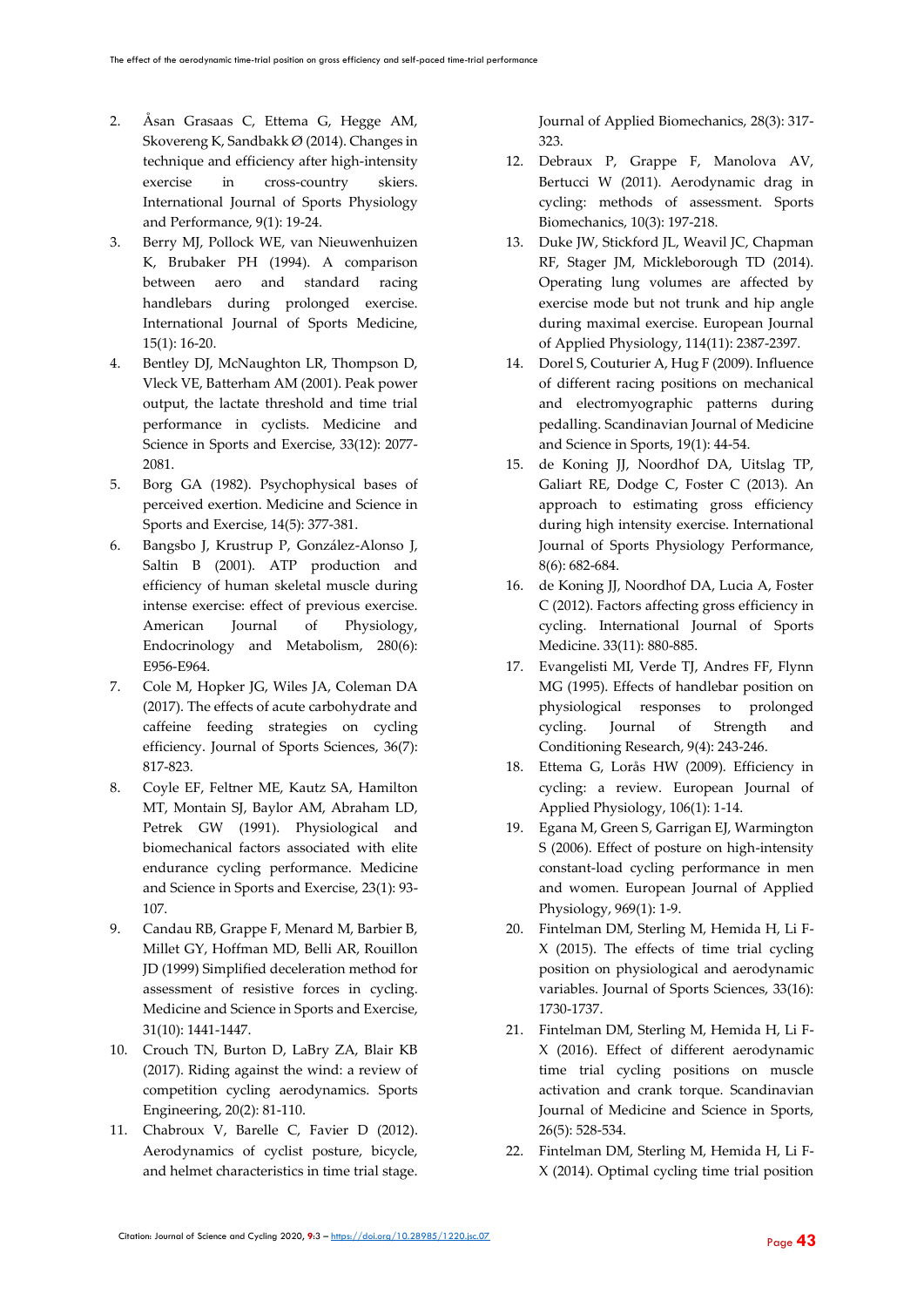models: aerodynamics versus power and metabolic energy. Journal of Biomechanics, 47(8): 1894-1898.

- 23. Franke WD, Betz CB, Humphrey RH (1994). Effect of rider position on continuous wave Doppler responses to maximal cycle ergometry. British Journal of Sports Medicine, 28(1): 38-42.
- 24. Grappe F, Candau R, Belli A, Rouillon JD (1997). Aerodynamic drag in field cycling with special reference to the Obree's position. Ergonomics, 40(12): 1299-1311.
- 25. Garcia-Lopez J, Rodriguez-Marroyo JA, Juneau CE, Peleteiro J, Martinez AC, Villa JG (2008). Reference values and improvement of aerodynamic drag in professional cyclists. Journal of Sports Sciences, 26(3): 277-286.
- 26. Gnehm P, Reichenback S, Altpeter E, Widmer H, Hoppeler H (1997). Influence of different racing positions on metabolic cost in elite cyclists. Medicine and Science in Sport and Exercise, 29(6): 818-823.
- 27. Gaesser GA, Brooks GA (1975). Muscular efficiency during steady-rate exercise: effects of speed and work rate. Journal of Applied Physiology, 38(6): 1132-1139.
- 28. Horowitz JF, Sidossis LS, Coyle EF (1994). High efficiency of type 1 muscle fibers improves performance. International Journal of Sports Medicine, 15(3): 152-157.
- 29. Heil DP, Derrick TR, Whittlesey S (1997). The relationship between preferred and optimal positioning during submaximal cycle ergometry. European Journal of Applied Physiology and Occupational Physiology, 75(2): 160-165.
- 30. Hubenig LR, Game AB, Kennedy MD (2011). Effect of different bicycle body positions on power output in aerobically trained females. Research in Sports Medicine, 19(4): 245-258.
- 31. Hopker JG, O'Grady C, Pageaux B (2016). Prolonged constant load cycling exercise is associated with reduced gross efficiency and increased muscle oxygen uptake. Scandinavian Journal of Medicine and Science in Sports, 27(4): 408-417.
- 32. Jobson SA, Hopker JG, Korff T, Passfield L (2012). Gross efficiency and cycling performance: a brief review. Journal of Science and Cycling, 1(1): 3-8.
- 33. Jobson SA, Nevill AM, Palmer GS, Jeukendrup AE, Doherty M, Atkinson G (2007). The ecological validity of laboratory cycling: Does body size explain the difference between laboratory- and fieldbased cycling performance? Journal of Sports Sciences, 25(1): 3-9.
- 34. Jobson SA, Nevill AM, George SR, Jeukendrup AE, Passfield L (2008). Influence of body position when considering the ecological validity of laboratory time-trial cycling performance. Journal of Sports Sciences, 26(12): 1269-1278.
- 35. Joyner MJ, Coyle EF (2008). Endurance exercise performance: the physiology of champions. Journal of Physiology, 586(1): 35- 44.
- 36. Jeukendrup AE, Martin J (2001). Improving cycling performance how should we spend our time and money. Sports Medicine, 31(7): 559-569.
- 37. Kyle CR, Burke ER (1984). Improving the racing bicycle. Mechanical Engineering, 106(9): 34-45.
- 38. Krustrup P, Ferguson RA, Kjær M, Bangsbo J (2003). ATP and heat production in human skeletal muscle during dynamic exercise: higher efficiency of anaerobic than aerobic ATP resynthesis. Journal of Physiology. 549(Pt 1): 255-269.
- 39. Lepers R, Millet GY, Maffiuletti NA (2001). Effect of cycling cadence on contractile and neural properties of knee extensors. Medicine and Science in Sports and Exercise, 33(11): 1882-1888.
- 40. Lukes RA, Chin SB, Haake SJ (2005). The understanding and development of cycling aerodynamics. Sports Engineering, 8(2): 59- 74.
- 41. Lucia A, Hoyos J, Perez M, Santalla A, Earnest CP, Chicharro JL (2004). Which laboratory variable is related with time trial performance in the Tour de France. British Journal of Sports Medicine, 38(5): 636-640.
- 42. Lakens D (2013). Calculating and reporting effect sizes to facilitate cumulative science: a practical primer for t-tests and ANOVAs. Frontiers in Psychology, 26(4): 863.
- 43. Mulder RCM, Noordhof DA, Malterer KR, Foster C, de Koning JJ (2015). Anaerobic